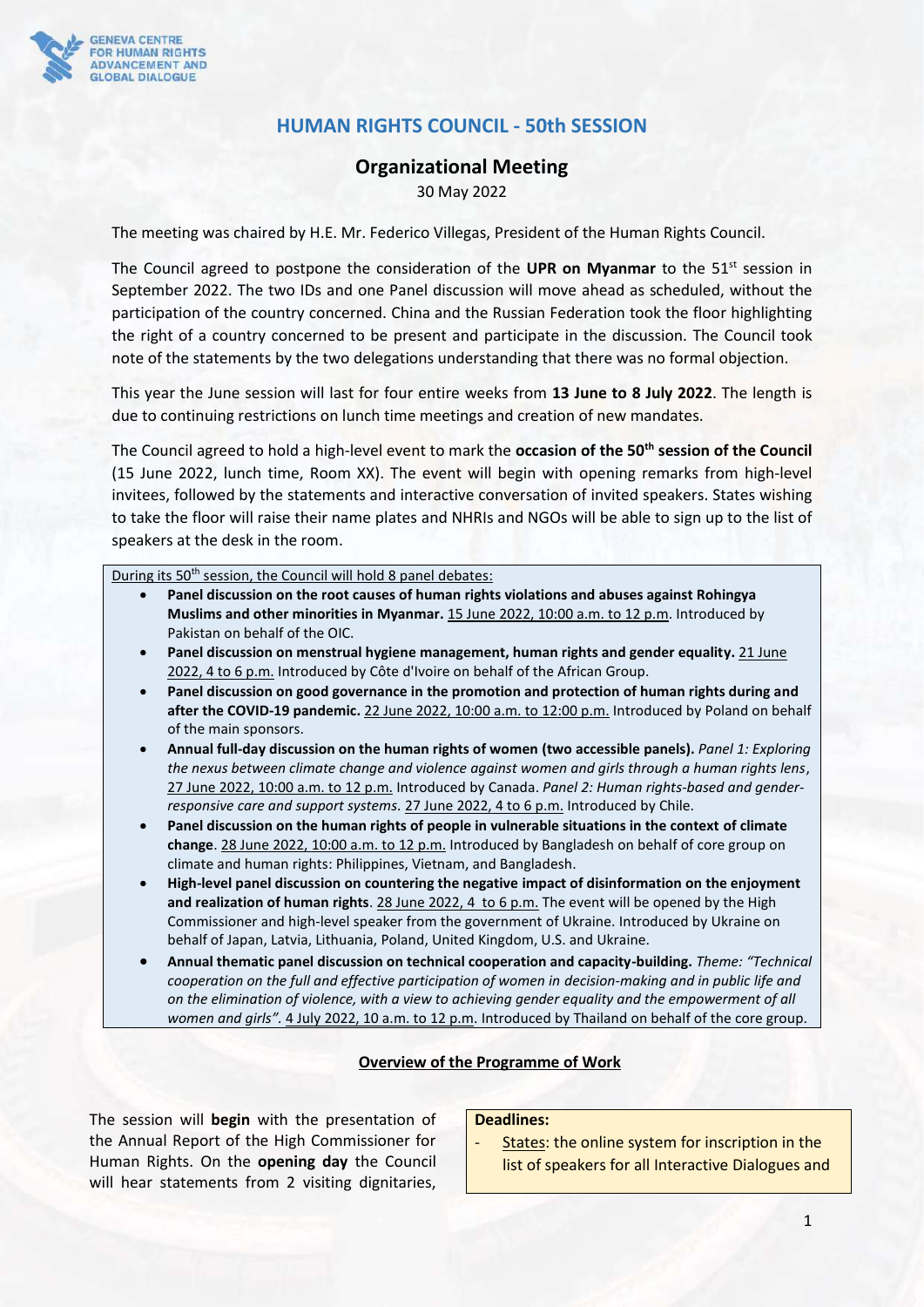

the *Coordinating Minister for Political, Legal and Security Affairs from the Republic of Indonesia*, and the *Minister of Foreign Affairs of Sri Lanka*. During the session, the Council will hold 27 Interactive Dialogues with Special Procedures mandate holders and mechanisms and 9 Interactive Dialogues with the High Commissioner. The Council will also adopt outcomes of the UPR.

No general debates will be held during the 50<sup>th</sup> session. Reports and oral updates of the High Commissioner, Secretary General and subsidiary bodies to be presented at the 50<sup>th</sup> session will be considered during the relevant General Debates at the 51<sup>st</sup> session, unless they are mandated to be considered in the context of an interactive dialogue.

**Eight Special Procedures mandate holders and Expert Mechanisms** are to be appointed by the Council.

Panel Discussions will open on **Tuesday, 7 June at 4 pm** and will close **24 hours before the meeting**. Inscription and withdrawal after the deadline are possible by email: [hrclistofspeakers@ohchr.org](mailto:hrclistofspeakers@ohchr.org)

# The list of speakers will close approximately 15

- minutes after the beginning of each debate.
- Inscription for the list of speakers for the Adoption of UPR Outcomes will open on **Monday, 20 June at 9 am** and will close on **Thursday, 23 June at 6 pm**. No inscription will be possible after this deadline.
- The deadline for the submission of draft proposals is **Wednesday, 29 June at 1 pm.**
- NGOs: the list of speakers for all debates will open online on **Thursday, 9 June at 2 pm.**
- List of speakers for Panel Discussions: states will be asked to rank panels in the order of their priorities when inscribing on the list of speakers. Slots will be allocated by the system taking into account those priorities.

## **Information Sharing on Initiatives**

- **Mexico:** 
	- $\circ$  draft resolution elimination of all forms of discrimination against women and girls; will be focused on the participation of **girls and young women,** renewal of the mandate of the Working Group;
	- o will promote a joint declaration to be read in the ID around the thematic theme of the Special Rapporteur on the human rights of **migrants**.
- **Netherlands** *(on behalf of the cross-regional Core Group for freedom of expression consisting of Brazil, Canada, Fiji, Namibia, Sweden, Netherlands):* resolution on the importance of **digital and information literacy** for the enjoyment of the right to freedom of opinion and expression.
- **Côte d'Ivoire** *(on behalf of the African group):* traditional draft resolution on **female genital mutilation,** invites all states and stakeholders to actively participate in the informal consultations.
- **Czech Republic** *(on behalf of the Core Group of Indonesia, Lithuania, Maldives, Mexico, U.S., Czech Republic):* draft resolution on the right to **freedom of peaceful assembly and association**, extension of the mandate of the Special Rapporteur.
- **United Kingdom:** 
	- o *(on behalf of Germany, Norway, U.S., United Kingdom):* procedural resolution mandating the next report of the High Commissioner and designated experts on the human rights situation in **Sudan**.
	- o *(on behalf of the Core Group of Germany, France, Italy, Jordan, Kuwait, the Netherlands, Qatar, Turkey, U.S., United Kingdom):* resolution on the human rights situation in **Syria,** focus on **SGBV**.
- **Uruguay** *(on behalf of Argentina, Brazil, Chile, Colombia, Costa Rica, Mexico, Uruguay):* draft resolution on the protection against violence and discrimination based on **sexual orientation and gender identity**, extension of the mandate of the Independent Expert. First informal consultation will take place 17 June at 1:30 pm in Room XXII.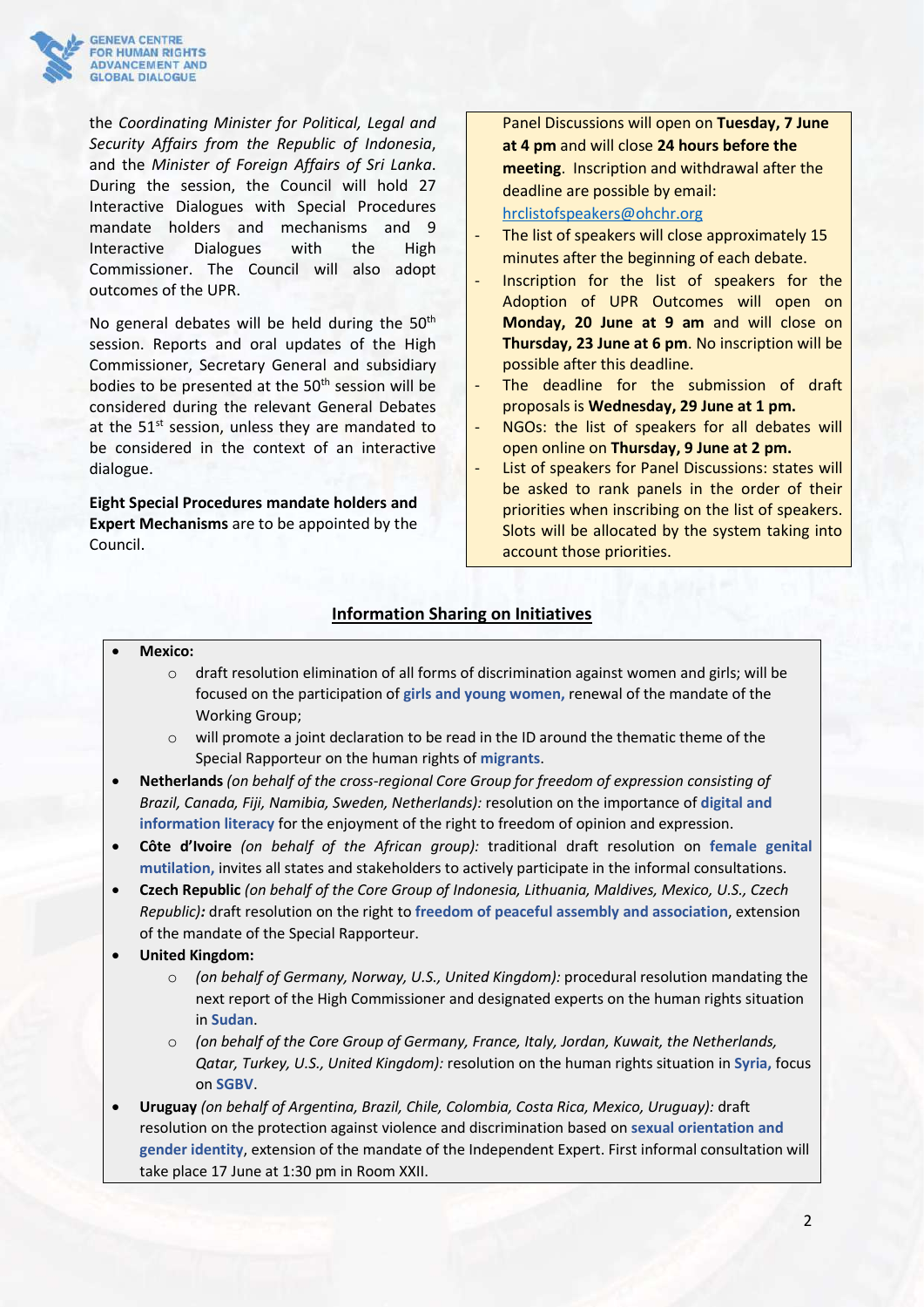

- **Liechtenstein** *(on behalf of the cross regional group: Croatia, Costa Rica, Sierra Leone, Liechtenstein):* resolution on **casualty recording** and the promotion and protection of human rights.
- **Bangladesh** *(on behalf of the Core Group on climate change: Philippines, Vietnam, Bangladesh)***:** resolution on human rights and climate change, focusing on the **impact of climate change on the right to food.**
- **Brazil** *(on behalf of China, Egypt, India, Indonesia, India, Senegal, South Africa, Thailand, Brazil*)**:** draft resolution on the **access to medicines and vaccines** in the context of the right of everyone to the enjoyment of the highest attainable standard of physical and mental health.
- **Morocco:** side event **"the urgency to act together to face water stress through the implementation of sectoral strategies"** (27 June, 2:00 to 3:30 pm.).
- **Azerbaijan:**
	- o draft resolution on the enhancement of **international cooperation** in the field of human rights.
	- o a virtual panel discussion **"Public services delivery and human rights advancing towards SDGs"**, together with the Permanent Missions of Malaysia and Azerbaijan (UN Public Service Delivery Day, 23 June).
- **Hungary** *(on behalf of Botswana, Australia, Maldives, Mexico, Thailand, Hungary):* biennial resolution on independence and impartiality of the **judiciary, jurors and assessors** and the independence of lawyers, with emphasis on the **participation of women** in the administration of justice.
- **Ecuador:** resolution on human rights and the regulation of the **acquisition, the possession and the use of firearms by civilians**.
- **Ukraine:** a side event to discuss the consequences of Russia's led war against **human rights in Ukraine**. Ukraine hoped that the focused attention by the Council could contribute to preventing further abuses, demonstrate the Council's relevance to the situation on the ground and make a difference in the lives of affected populations.
- **Argentina:** announced the participation of their Minister for Women, Gender and Diversity in Panel 2 on the **Annual Debate on Women's Rights.** Intersessional multistakeholder meeting on older people will take place on the 29 and 30 August 2022 organized with the support of Argentina and Slovenia.
- **European Union:** 
	- $\circ$  resolution on the renewal of the mandate of the Special Rapporteur on the situation of human rights in **Belarus**;
	- $\circ$  resolution on the renewal of the mandate of the Special Rapporteur on the human rights situation in **Eritrea**.
- **Switzerland:** new draft resolution with Costa Rica on the promotion and protection of human rights in the context of **peaceful protest;** focusing on the report of the Special Rapporteur on the Rights to Freedom of Peaceful Assembly and of Association.
	- o three side events: to discuss the report of the Special Rapporteur on **Rights to Freedom of Peaceful Assembly and of Association** (20 June); on human rights **online**; and on **drug policies**;
	- o *(on behalf of a cross-regional group of delegates):* will organize a new edition of the **National Dress Day** to be followed by a multicultural party (17 June).
- **Pakistan** *(on behalf of OIC):* resolution on human rights situation of Rohingya Muslims and other minorities in **Myanmar**.
- **Canada:** resolution on **violence against women,** its causes and consequences, renewal of the mandate of the Special Rapporteur.
- **Austria** *(on behalf of cross regional Core Group: Honduras, Uganda, Austria):* resolution on the human rights of the **IDPs,** updates and renewal of the mandate of the Special Rapporteur.
- **Israel:** event **"A seat at the table: Models and best practices for children's meaningful participation in policy-making",** together with the Permanent Missions of Uruguay, Israel, Portugal, Greece, and the Permanent Delegations of EU and UNFPA. (9 June at 3:00 p.m. at EUDEL in Geneva).
- **Lithuania:** side event on the human rights situation in **Belarus**; and side event on "**Climate change and persons with disabilities - How to ensure equal participation and right to safe environment"**,